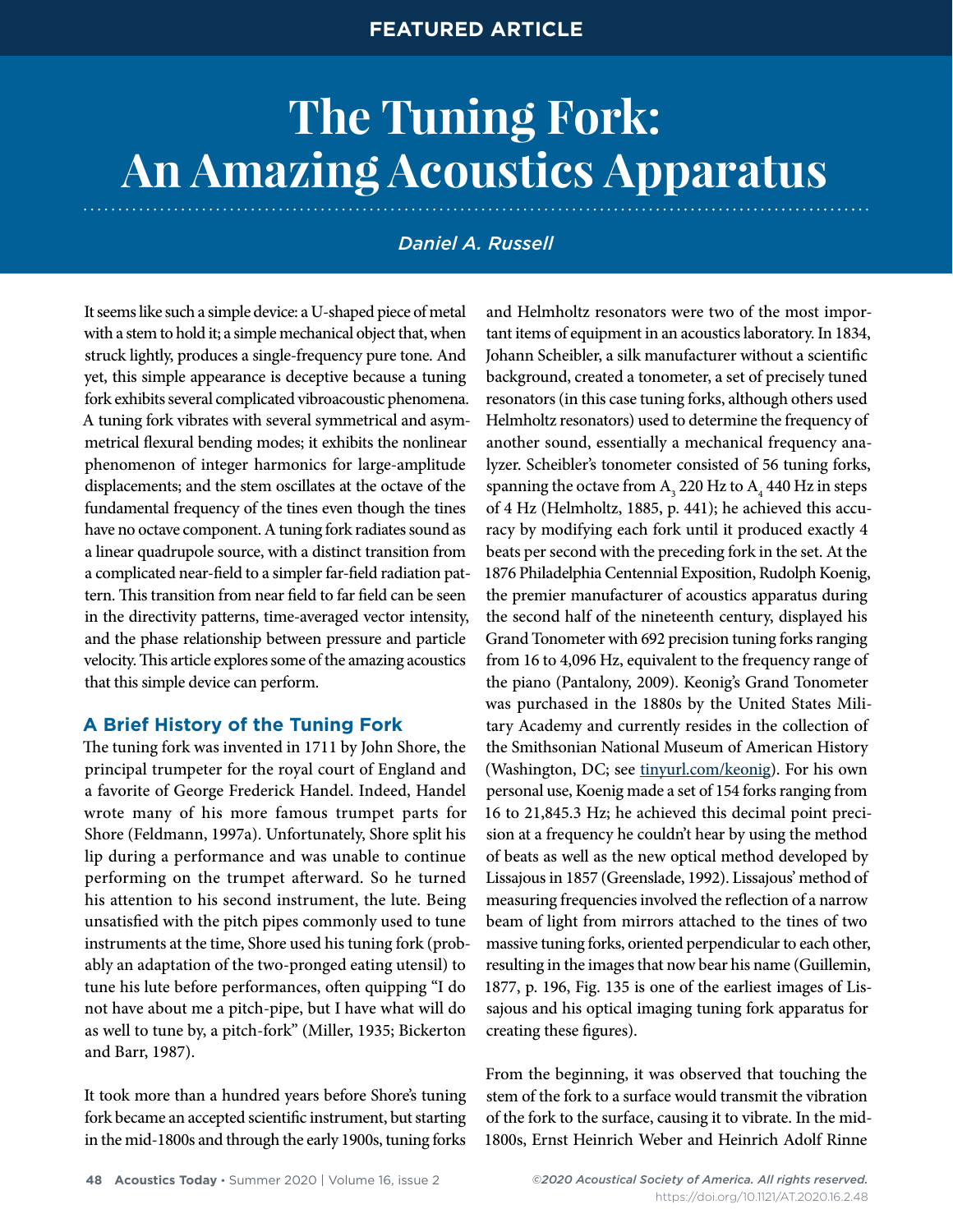introduced tuning fork tests in which the stem of a vibrating tuning fork is touched to various places on a patient's skull to measure bone conduction; these tests have since become standard tools for the clinical assessment of hearing loss (Feldmann, 1997b,c). Similarly, in 1903, Rydel and Seiffer introduced a tuning fork with a graduated scale at the tines that is currently used to measure nerve conduction in the hands and feet (Martina et al., 1998).

From an educational viewpoint, the tuning fork has long been an important apparatus for demonstrations and experiments in undergraduate physics courses. Lincoln (2013) lists several tuning fork activities, including using an adjustable strobe light to see the tines vibrating; using a microphone and an oscilloscope to observe the frequencies of a fork and the variation in intensity as the fork is rotated; using a fork with a resonator box (Bogacz and Pedziwaitr, 2015) to demonstrate sympathetic resonance and beats; attaching a mirror to one of the tines to reproduce the original Lissajous figures; measuring the speed of sound with a fork and a cylindrical tube partly filled with water; and observing how the frequency of a fork depends on temperature.

## **Fork Frequencies, Tine Length, and Material Properties**

The frequency (*f*) of a tuning fork depends on its material properties and dimensions according to

$$
f \propto \frac{A}{L^2} \sqrt{\frac{E}{\rho}} \tag{1}
$$

where *L* is the tine length, *E* and  $\rho$  are the Young's modulus of elasticity and density, respectively, and *A* is a factor determined by the cross-sectional shape and thickness of the tines (Rossing et al., 1992). For tuning forks made from the same material and having the same tine shape and thickness, the frequency depends on the inverse square of the tine length. **Figure 1**, **a** and **b**, shows a set of forks with frequency ratios of an octave starting at 256 Hz (with an extra fork at 426.6 Hz) and a set of tuning forks with frequencies corresponding to the notes of a musical scale starting at "middle"  $C_4$  261.6 Hz, respectively. A plot of frequency versus tine length verifies that the frequency increases as the inverse square of the tine length (**Figure 1c**).

Since the mid-1800s when tuning forks began to be used as precision acoustical measurement devices, it has been known that the frequency of a tuning fork also depends strongly on temperature (Miller, 1926), with the frequency of a steel fork decreasing by 0.01% for every 1°C increase in temperature (Greenslade, 1992). In fact, some of the precision forks manufactured by Koenig in the late 1880s were stamped with the specific temperature at which the frequency would be accurate (Pantalony, 2009). Undergraduate student experiments report the frequency of a steel fork dropping by 1.0 Hz over a temperature increase of 55°C

**Figure 1.** *Sets of tuning forks of the same material and tine cross-section dimensions but of different tine lengths. a: Set of blue steel forks with octave frequency ratios starting at 256 Hz, with an extra fork at 426.6 Hz. b: Set of aluminum forks forming a musical scale starting on "middle" C4 261.6 Hz. c: Frequency versus tine length for the steel forks in a (blue squares) and the aluminum forks in b (red circles). Both dashed lines represent a power law of the form*  $f \propto L^{-2}$ *.* 

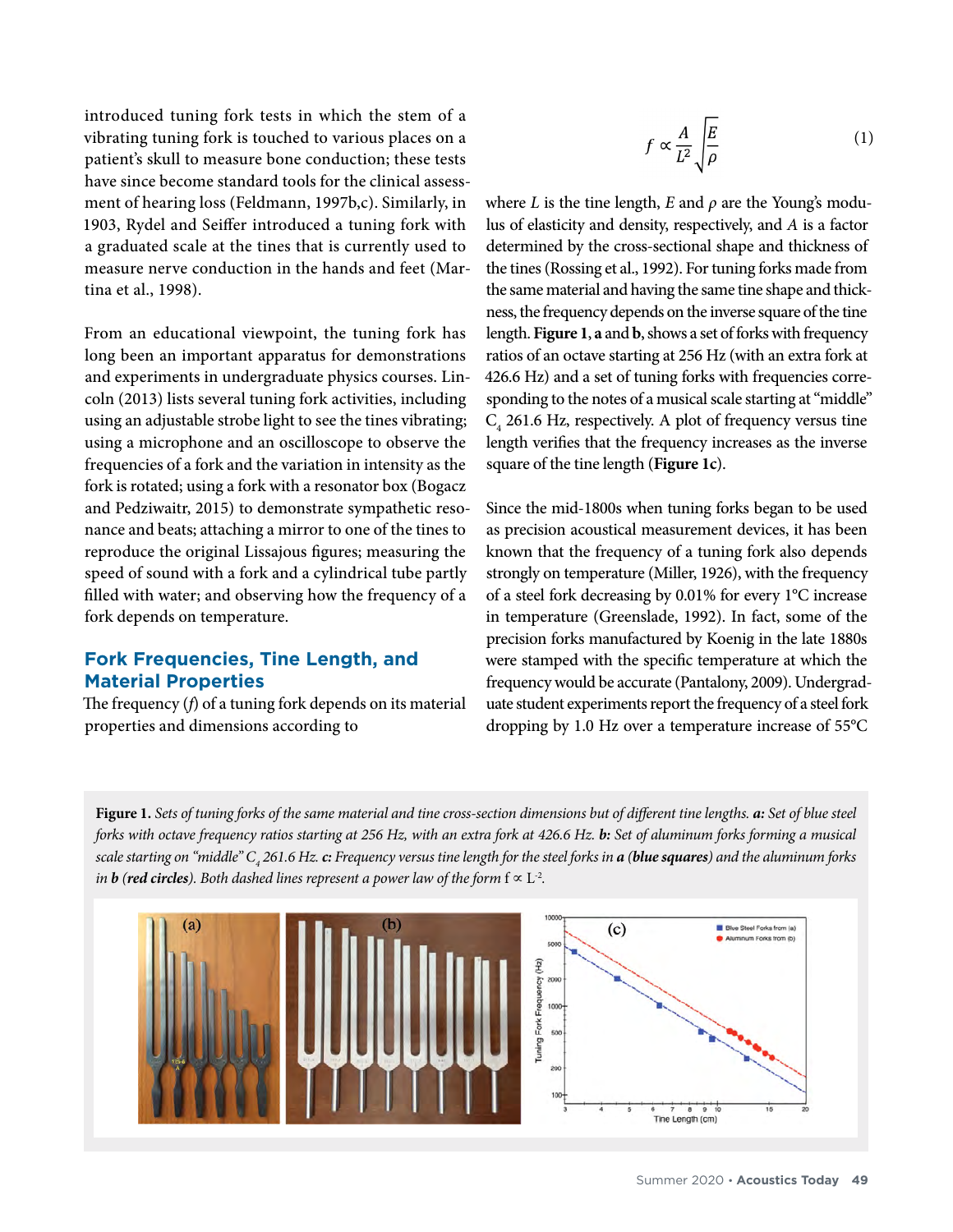#### **ACOUSTICS OF TUNING FORKS**

(Bates et al., 1999) and a drop of 70 Hz for an aluminum fork as the temperature increased by 280°C (Blodgett, 2001).

The dependence of frequency on the properties of the material from which a tuning fork is made can be a useful means of giving students a tangible experience with the properties of various metals and other materials. Burleigh and Fuierer (2005) and Laughlin et al. (2008) manufactured different collections of 17 tuning forks with identical dimensions but made from a variety of metals, polymers, acrylics, and woods and used them with students in a materials course to explore how the frequency, duration, and amplitude of the tuning fork sound depends on material properties. The material from which a tuning fork is constructed is also important for noneducational applications; MacKechnie et al. (2013) found that a steel tuning fork was more likely to produce a negative test result than an aluminum fork when administering the Rinne test for clinical assessment of conductive hearing loss.

**Figure 2.** *Flexural bending modes for a tuning fork. Red, antinodes with maximum amplitude; dark blue, nodes with zero amplitude. Top: out-of-plane bending modes for a 430- Hz tuning fork. a: first bending mode at 1372 Hz. b: Second bending mode at 3,731 Hz. Center: in-plane bending modes for a 430-Hz tuning fork. c: First bending mode at 1,974 Hz. d: Second bending mode at 4,285 Hz. Bottom: symmetrical in-plane modes of a 430-Hz tuning fork. e: Fundamental mode at 430 Hz. f: "Clang" mode at 2,612 Hz.* 



# **Flexural Bending Modes and Natural Frequencies**

A tuning fork that is freely suspended (not held at the stem) will exhibit a number of flexural bending modes similar to those of a free-free bar. **Figure 2**, **a** and **b**, shows the first two out-of-plane flexural bending modes of a free tuning fork, and **Figure 2**, **c** and **d**, shows the first two in-plane bending modes. Because the fork does not have a uniform cross section along its length, the displacement amplitudes and the node positions are not symmetrical about the midpoint of the fork, something that is similar to the bending modes of a nonuniform baseball bat (Russell, 2017). However, these free-free mode shapes are not typically observed when the fork is held at the stem. Instead, the normally observed vibrational mode shapes, the shapes that give rise to the sound of the fork, are symmetrical modes in which the tines move in opposite directions (Rossing et al., 1992), as shown in **Figure 2**, **e** and **f**.

When vibrating in the fundamental mode, the tines of a handheld fork flex in opposite directions, like a cantilever beam. The second mode has a node roughly one-fourth of the tine length from the free end. An impact at this location will excite the fundamental but not the second mode; this is where to strike the fork to produce a pure tone. A fork should be impacted with a soft rubber mallet or struck against a relatively soft body part, like the knee or the pisiform bone at the base of the palm opposite the thumb (Watson, 2011). A fork should never be struck against a hard tabletop or hit with a metal object; doing so will excite other vibrational modes besides the fundamental and it could possibly dent the fork, changing its frequency.

# *The Frequencies of the Fundamental and the "Clang" Mode*

When a tuning fork is struck softly, the resulting sound is a pure tone at the frequency of the fundamental symmetrical mode of the tines, as shown in **Figure 2e**. The spectrum in **Figure 3a** is for a soft impact on the tines of a 432-Hz tuning fork and shows a single, narrow peak at 432 Hz, 60 dB above the noise floor. **Figure 3b** shows that when this same 432-Hz fork is given a slightly harder impact at the tip of the tine, both the fundamental and also the second mode are excited. The second mode, called the "clang" mode, has a frequency of 2,605 Hz for this fork, which is slightly more than six times the frequency of the fundamental. The overtones of a tuning fork are not harmonics.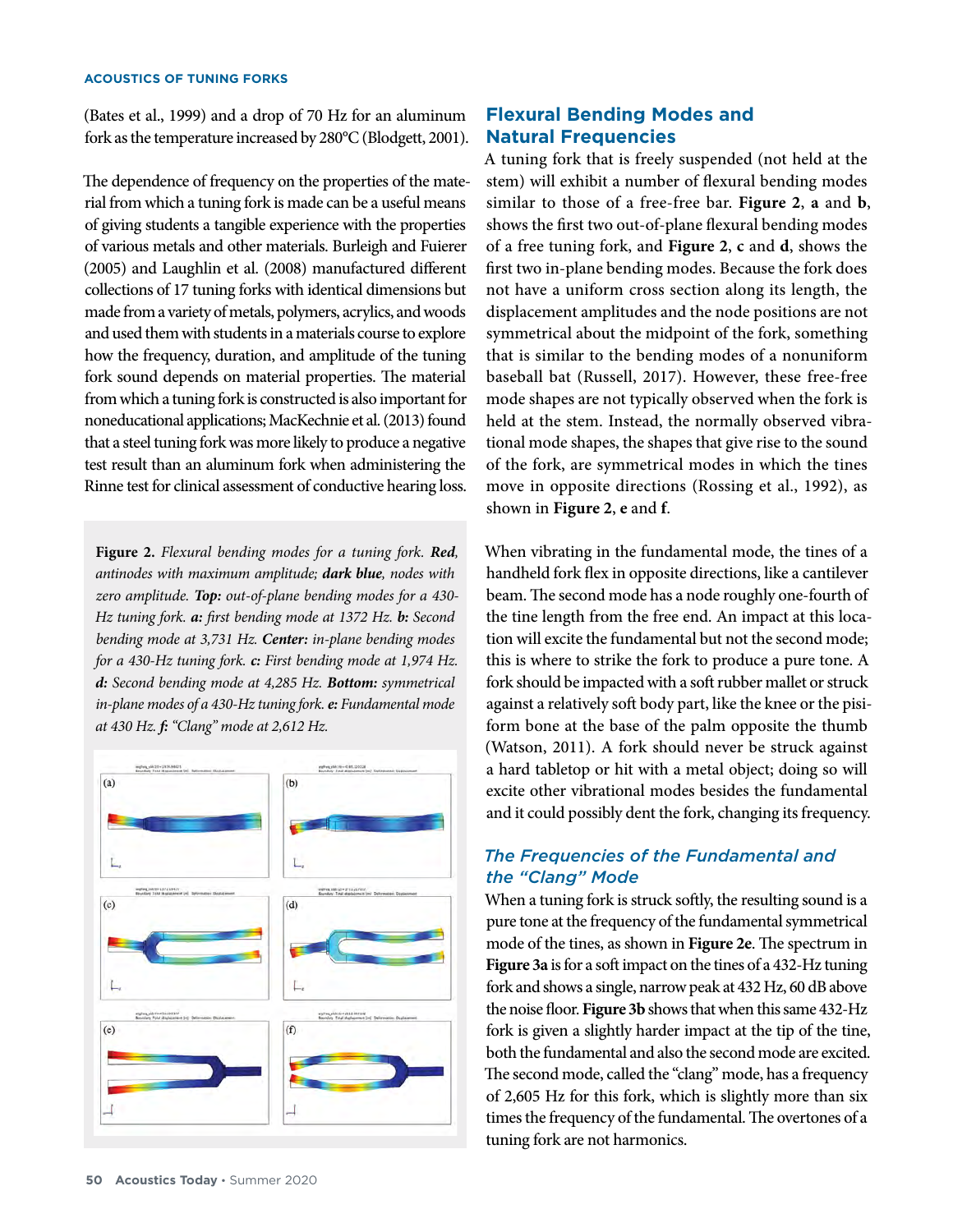

**Figure 3.** *Frequency spectra resulting from striking a fork: a soft blow (a); a harder blow at the tip of the tines (b); a very hard blow (c). See text for explanation.*

What boundary conditions would be appropriate for modeling the vibrational behavior of a tuning fork? Chladni (1802) approached the tuning fork by starting with a straight bar, free at both ends, and gradually bending it into a U-shape with a stem at the bottom of the U. The popular acoustics textbook by Kinsler et al. (2000, pp. 85-86) states that "The free-free bar may be used qualitatively to describe a tuning-fork. This is basically a U-shaped bar with a stem attached to the center." A different boundary condition was considered by Rayleigh (1894), who treated the tines of a tuning fork as being better modeled as a clamped-free bar. Who is correct? Well, a theoretical analysis of the boundary conditions for a beam undergoing flexural bending vibrations indicates that the frequency of the second mode of a free-free bar is 2.78 times the fundamental, whereas the frequency of the second mode of a fixed-free cantilever bar is 6.26 times the fundamental. The measured frequency of the clang mode, as shown in **Figure 3b**, suggests the clamped-free model is better.

The presence of the clang mode could pose problems for the clinical use of a tuning fork when assessing hearing health. Tuning forks with frequencies of 256 Hz and 512 Hz are frequently used for Rinne and Weber tests, and the corresponding clang modes near 1,600 Hz and 3,200 Hz, respectively, fall within the range of frequencies where human hearing is most sensitive. Thus care must be taken to strike the fork without exciting the clang mode to prevent misleading results during a clinical examination (Stevens and Pfannenstiel, 2015).

## *Nonlinear Generation of Integer Harmonics*

When struck softly with a rubber mallet, a tuning fork produces a pure tone devoid of integer harmonics

common to most musical instruments. However, an interesting result occurs when the fork is struck vigorously. If the tines are set into motion with a sufficiently large amplitude, the elastic restoring forces become nonlinear and the resulting radiated sound contains clearly audible integer multiples of the fundamental (Rossing et al., 1992). Helmholtz (1885, pp. 158-159) reportedly identified integer harmonics up to the sixth order for a large fork. The spectrum in **Figure 3c** shows the result of striking the fork hard enough to produce an audible "buzzing" and the amplitude of displacement at the end of the tines was visibly observed to be a couple of millimeters. This spectrum shows nine integer harmonics of the fundamental in addition to the clang tone.

## *Octave at the Stem*

A more surprising observation is made when the stem of a vibrating fork is pressed against a sounding board or tabletop. The stem vibrates with a much smaller amplitude than the tines, but the tabletop is a much larger surface area so that the radiated sound, when a fork is touched to a surface, is considerably louder than the sound of the fork in air. Touching the stem to a surface produces an audible octave (exactly twice the fundamental frequency), even though the tines do not vibrate at the octave; the amplitude of the octave is often significantly louder than the fundamental (Rossing et al., 1992). A video demonstration of this phenomenon is found at [y2u.be/NVUCf8mB1Wg](http://y2u.be/NVUCf8mB1Wg).

The octave at the stem was noticed by Helmholtz (1855) and explored by Rayleigh (1899, 1912), who found that bending the fork tines inward could reduce the strength of the octave. However, an explanation of why only the octave and fundamental appear at the stem was not pro-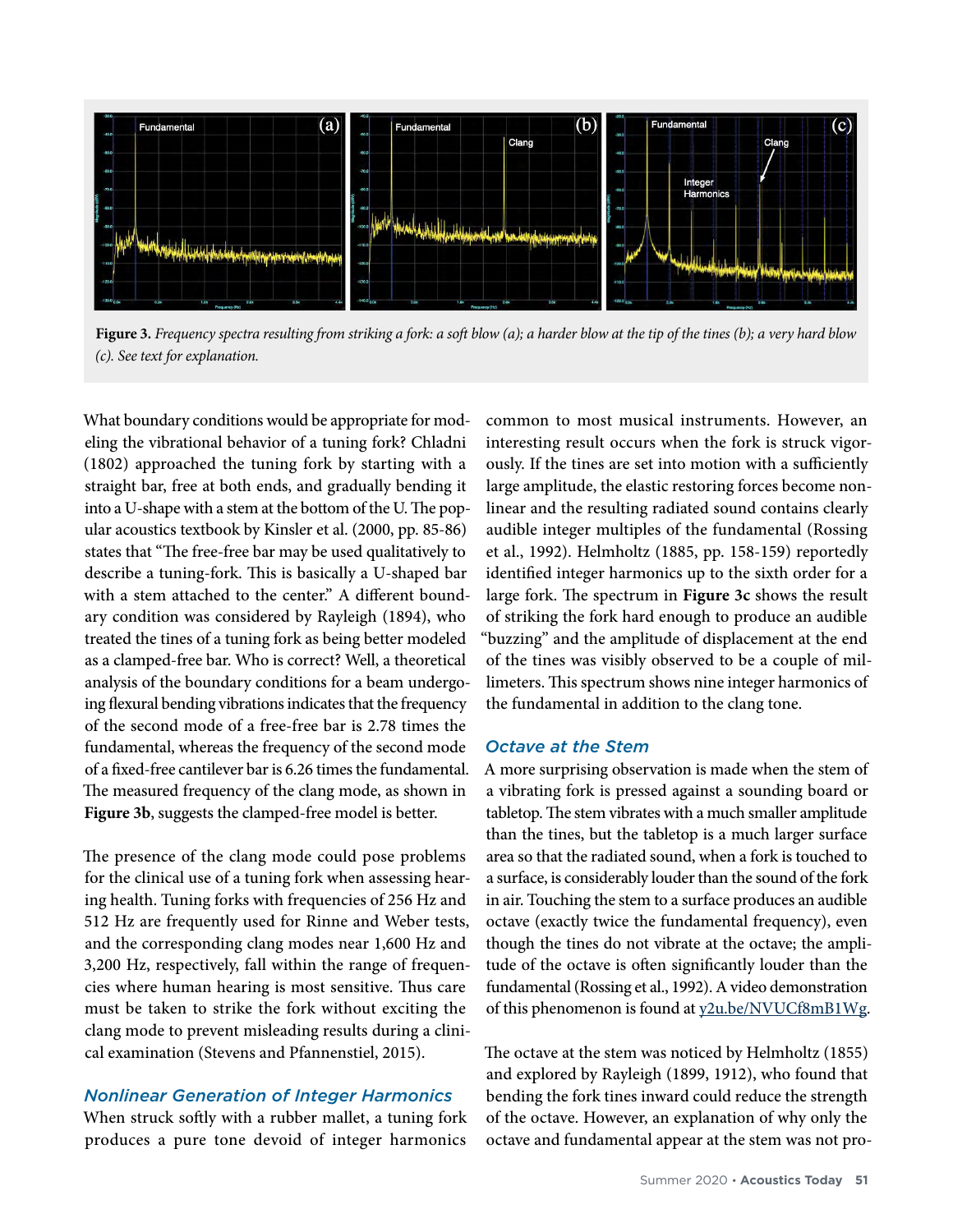#### **ACOUSTICS OF TUNING FORKS**

vided until much more recently. Boocock and Maunder (1969) developed a theoretical analysis, supported by experimental results, indicating that the presence of the octave at the stem is due to longitudinal inertia forces. They were able to explain Rayleigh's (1912) observation that bending the tines (thus offsetting the longitudinal imbalance) reduces the strength of the octave component. Sönnerlind (2018) developed a detailed computer model of a tuning fork and found that the octave motion in the stem is likely due to a nonlinear relationship between the vertical movement of the center of mass of the fork and the displacement of the tines. His model shows that a double frequency (octave) occurs because the center of mass of the fork reaches its minimum position twice per cycle, when the fork tines bend both inward and outward. Sönnerlind's model also indicates that the octave from the stem is more prominent for forks with longer tines and forks with tines having a square cross section (rather than a circular cross section).

The presence of the octave at the stem could affect the results of the Rinne and Weber hearing tests and the Rydel-Seiffer vibration sensitivity test because the stem is placed in contact with the skull, hands, or feet. This is why forks for assessing conduction hearing loss and nerve response to vibration are often fitted with weights at the tip of the tines because this reduces the presence of the octave at the stem.

The presence of an octave at the stem also has implications for piano tuners; touching a 440-Hz fork to the piano soundboard will produce a 440-Hz tone along with a stronger 880-Hz octave, and the 880-Hz octave from the tuning fork stem will beat with the A 880-Hz piano string that is tuned slightly sharp due to the intrinsic inharmonicity in piano strings. This very problem was posed as a question to me during my graduate school days, and answering the question was the beginning of my fascination with the acoustics of tuning forks (Rossing et al., 1992).

## **Directivity Patterns, Quadrupole Sources, and Intensity Maps**

When a tuning fork vibrates in its fundamental mode, the tines oscillate in opposite directions, with each tine acting as a dipole source such that the two oppositely phased dipoles combine to form a linear quadrupole source (Rossing et al., 1992). The linear quadrupole is an interesting sound source because the sound field at

near and far distances from the source exhibits distinct differences in directivity patterns, vector intensity maps, and the phase between pressure and particle velocity.

## *Quadrupole and Dipole Directivity Patterns*

The nature of the quadrupole radiation may be demonstrated by rotating a tuning fork about its long axis while holding it close to the ear or near to the opening of a quarter-wavelength resonator tuned to the fork fundamental (Helmholtz, 1885, p. 161). During one complete rotation, there will be four positions where the resulting sound is loud, alternating with four regions where the sound is very quiet; the sound will be loud when the tines are in-line with the ear and also when the tines are perpendicular. However, if the fork is held at arm's length from the ear and rotated, only two loud regions will be heard, when the tines are in-line with the ear, and the previously loud regions when the tines are perpendicular to the ear will now be quiet. This variation in the loudness means that care must be taken regarding the orientation of the tuning fork tines with respect to the external auditory canal during the air conduction portion of the Rinne test (Butskiy et al., 2016).

**Figure 4, a-c**, compares the measured directivity patterns at increasing distances from a 426-Hz tuning fork with theoretical predictions for a linear quadrupole source. Measured sound pressure levels around a 426-Hz tuning fork vibrating in its fundamental mode agree very nicely with theory at all distances (Russell, 2000; Froehle and Persson, 2014). These data explain why one hears four loud regions when a fork is rotated close to the ear but only two loud regions when the fork is rotated at arm's length. It also explains why, if you listen very carefully, the sound is noticeably louder (about 5 dB) when the tines are aligned with the ear compared with when they are perpendicular.

If a fork is rigidly clamped at the stem, it may be forced into several other natural modes of vibration that radiate sound as a dipole source or as a lateral quadrupole source. **Figure 4, d-f**, shows measured directivity patterns for a 426-Hz tuning fork that was clamped at the stem and driven at an in-plane dipole mode at 257 Hz, an out-ofplane dipole mode at 344 Hz, and a lateral quadrupole mode at 483 Hz. The measured data agree well with the theoretical predictions for dipole and lateral quadrupole sources (Russell, 2000).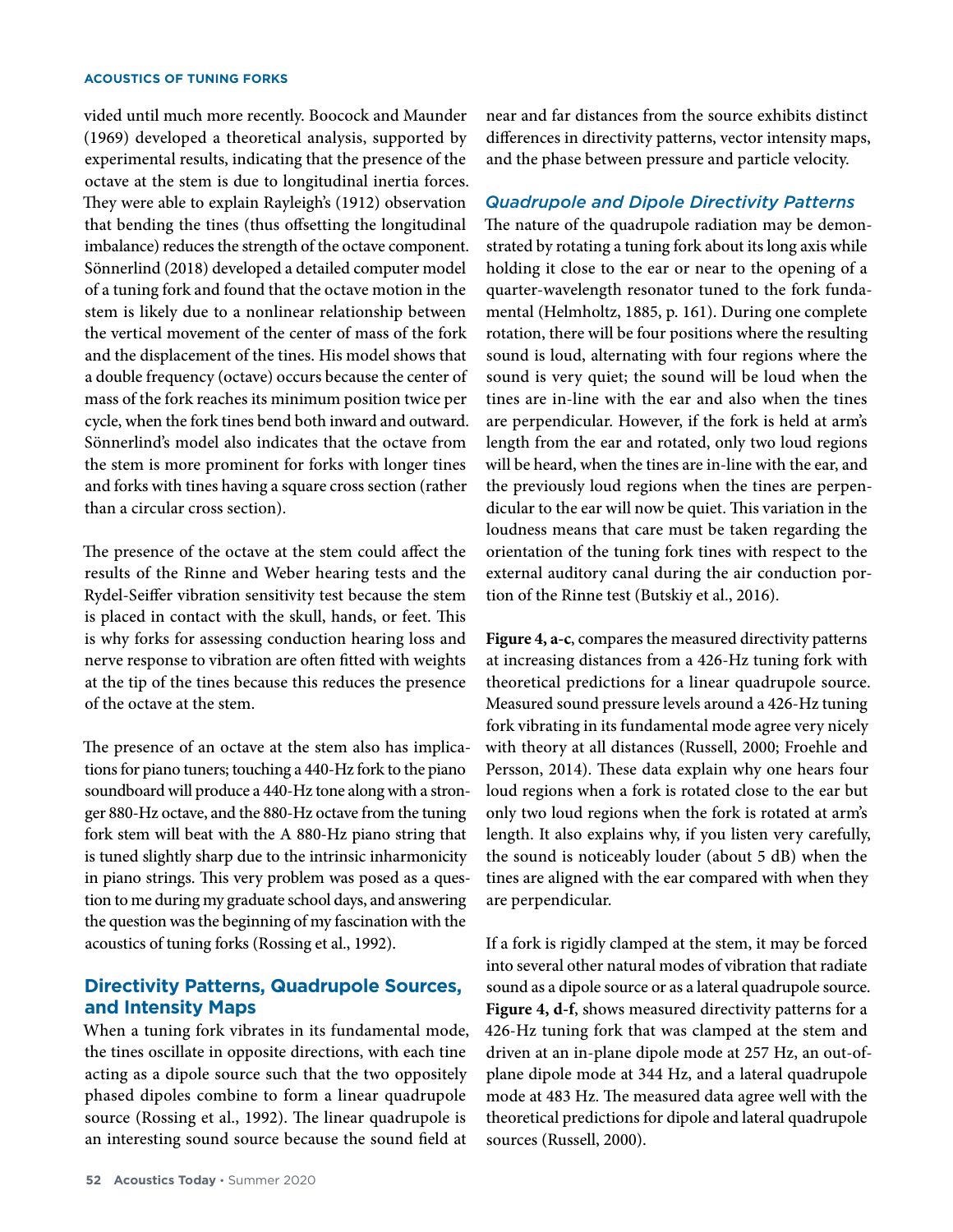

**Figure 4.** *Sound pressure level directivity patterns around a tuning fork. Solid circles, measurements; solid curves, theory for a linear quadrupole. Red arrows, relative direction of tine motion. Top: data for a 426-Hz fork vibrating in its fundamental mode at distances of 5 cm (a), 20 cm (b), and 80 cm (c). Bottom: data for the same 426-Hz fork driven into vibration as an in-plane dipole source at 275 Hz (d), an out-of-plane dipole source at 344 Hz (e), and a lateral quadrupole source at 483 Hz (f). Adapted from Russell, 2000, with permission.*

## *Acoustic Intensity Maps and Energy Flow Around a Fork*

The transition from near-field to far-field radiation for a linear quadrupole source may be explored further by looking at the time-averaged vector intensity. The timeaveraged acoustic intensity represents the net energy flow; it is a vector quantity with both magnitude and direction. In the far field from a simple source, the vector intensity points radially away from the source, indicating that the source is producing waves that carry energy away from the source in a roughly omnidirectional manner. However, the near field of a source may consist of regions where the energy swirls around, with no net outward flow.

**Figure 5** shows a theoretical prediction of the time-averaged acoustic intensity vectors in two quadrants of the horizontal plane surrounding a tuning fork, modeled as a linear quadrupole source. The amplitude of the intensity for a quadrupole source falls off as the inverse of the fourth power of distance, so the direction of flow has been normalized to unit length to make it visible and to emphasize the directional property of the intensity. In the far field, the direction of the intensity vectors indicate that sound energy is propagating radially outward,

away from the fork. The near field shows a much more interesting feature. Perpendicular to the fork tines (the vertical axis of the plot), energy is radiated away from the fork at all distances. But, in the direction parallel to the tines (the horizontal axis of the plot), energy is actually directed inward toward the fork in the near field. At a distance approximately 0.225 times the wavelength, the intensity drops to zero before changing direction and pointing outward for farther distances (Sillitto, 1966). Although the acoustic intensity vanishes at this location, the pressure does not drop to zero, and sound will still be heard without any change in loudness at this location. This theoretical prediction of the "swirling" of the energy in the near field of the fork has been experimentally verified through measurements of the time-averaged vector intensity using a two-microphone intensity probe; the measured data confirm the theoretical predictions (Russell et al., 2013).

## *Phase Relationship Between Pressure and Particle Velocity*

An additional aspect of the transition between the near field and far field around a tuning fork is the relationship of the phase between pressure and particle velocity. In the far field of a spherically symmetrical source, the pressure and particle velocity are in phase with each other; both reach maximum and minimum values at the same time. In the near field, however, the pressure and particle velocity are 90° out of phase; when one quantity is at a maximum or minimum, the other quantity is zero

**Figure 5.** *Time-averaged acoustic intensity vectors in two quadrants around a tuning fork. The two black rectangles in the center represent the tines and the arrows indicate the direction of flow of acoustic energy. See text for explanation. Adapted from Russell et al., 2013, with permission.*

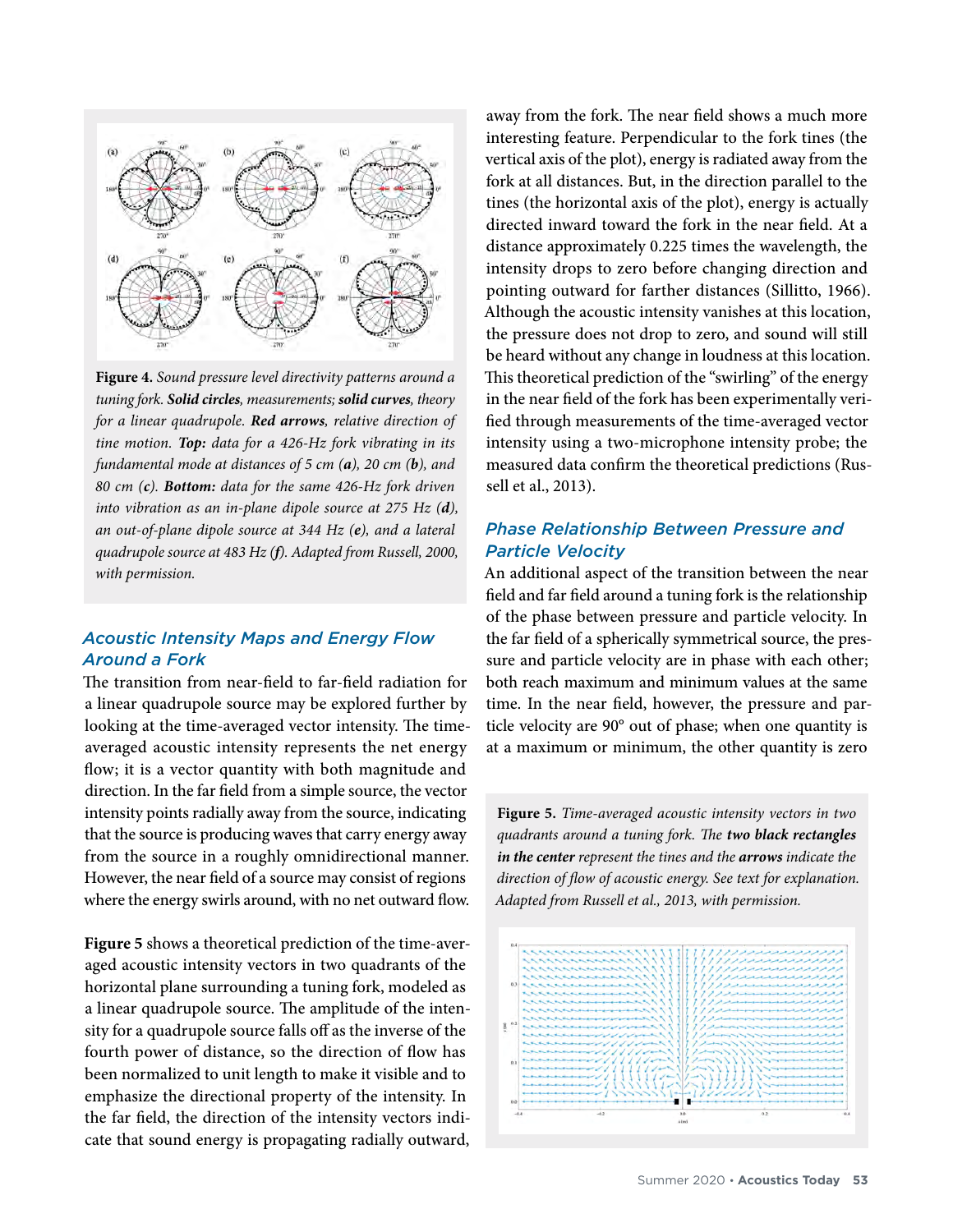

**Figure 6.** *A 426-Hz fork driven in its fundamental mode with an electromagnetic coil and a Microflown transducer (a) measures pressure and particle velocity in the near field at 7 cm from the fork (b) and in the far field at 80 cm from the fork (c). See text for explanation. Adapted from Russell et al., 2013, with permission.*



**Figure 7.** *The Acoustical Society of America Gold Medal is the highest award of the Acoustical Society of America. The medal shows a tuning fork vibrating with a large displacement amplitude and radiating sound waves. Photo courtesy of Elaine Moran, used with permission.*

and the quantities are said to be in quadrature. **Figure 6**  shows measurements of the pressure and particle velocities made with a matchstick-sized Microflown transducer near a large 426-Hz fork. In the near field, at a distance of 7 cm from the tines, the pressure and particle velocity are seen to be nearly 90° out of phase to each other. But at a larger distance of 80 cm, in the far field, the pressure and particle velocity are nearly in phase. The quadrature phase relationship between pressure and particle velocity is a topic discussed frequently in upper level undergraduate and graduate acoustics courses covering spherical waves. However, even though I had known this for many years, as both a student and a teacher, the first time I obtained the experimental data in **Figure 6** was an exciting moment.

# **The Tuning Fork on the Gold Medal of the Acoustical Society of America**

The humble tuning fork is a simple mechanical device that is capable of demonstrating a wide variety of complex vibroacoustic phenomena. Perhaps it is no surprise that this marvelous acoustical apparatus is prominently featured on the Acoustical Society of America (ASA) Gold Medal (**Figure 7**), the most prestigious recognition awarded by the ASA. It is interesting to note that the fork depicted on the medal appears to be vibrating with a sufficiently large amplitude so as to produce nonlinearly generated integer harmonics. However, whereas the shape of the fork looks similar to those made by Koenig, the radiated wave fronts are far too close together (relative to the fork dimensions); this fork must have a fundamental frequency much higher than the 21,845-Hz fork in Koenig's personal collection.

# **Acknowledgments**

I thank my friend and former MS thesis advisor, Thomas D. Rossing, for introducing me to the fascinating acoustics of tuning forks back when I was his student at Northern Illinois University, DeKalb.

## **References**

- Bates, L., Beach, T., and Arnott, M. (1999). Determination of the temperature dependence of Young's modulus for stainless steel using a tuning fork. *Journal of Undergraduate Research in Physics*  18(1), 9-13.
- Bickerton, R. C., and Barr, G. S. (1987). The origin of the tuning fork. *Journal of the Royal Society of Medicine* 80, 771-773. [https://doi.org/10.1177/014107688708001215.](https://doi.org/10.1177/014107688708001215)
- Blodgett, E. D. (2001). Determining the temperature dependence of Young's modulus using a tuning fork. *The Journal of the Acoustical Society of America* 110(5), 2698. [https://doi.org/10.1121/1.4777282.](https://doi.org/10.1121/1.4777282)
- Bogacz, B. F., and Pedziwaitr, A. T. (2015). The sound field around a tuning fork and the role of a resonance box. *The Physics Teacher*  53(2), 97-100.<https://doi.org/10.1119/1.4905808>.